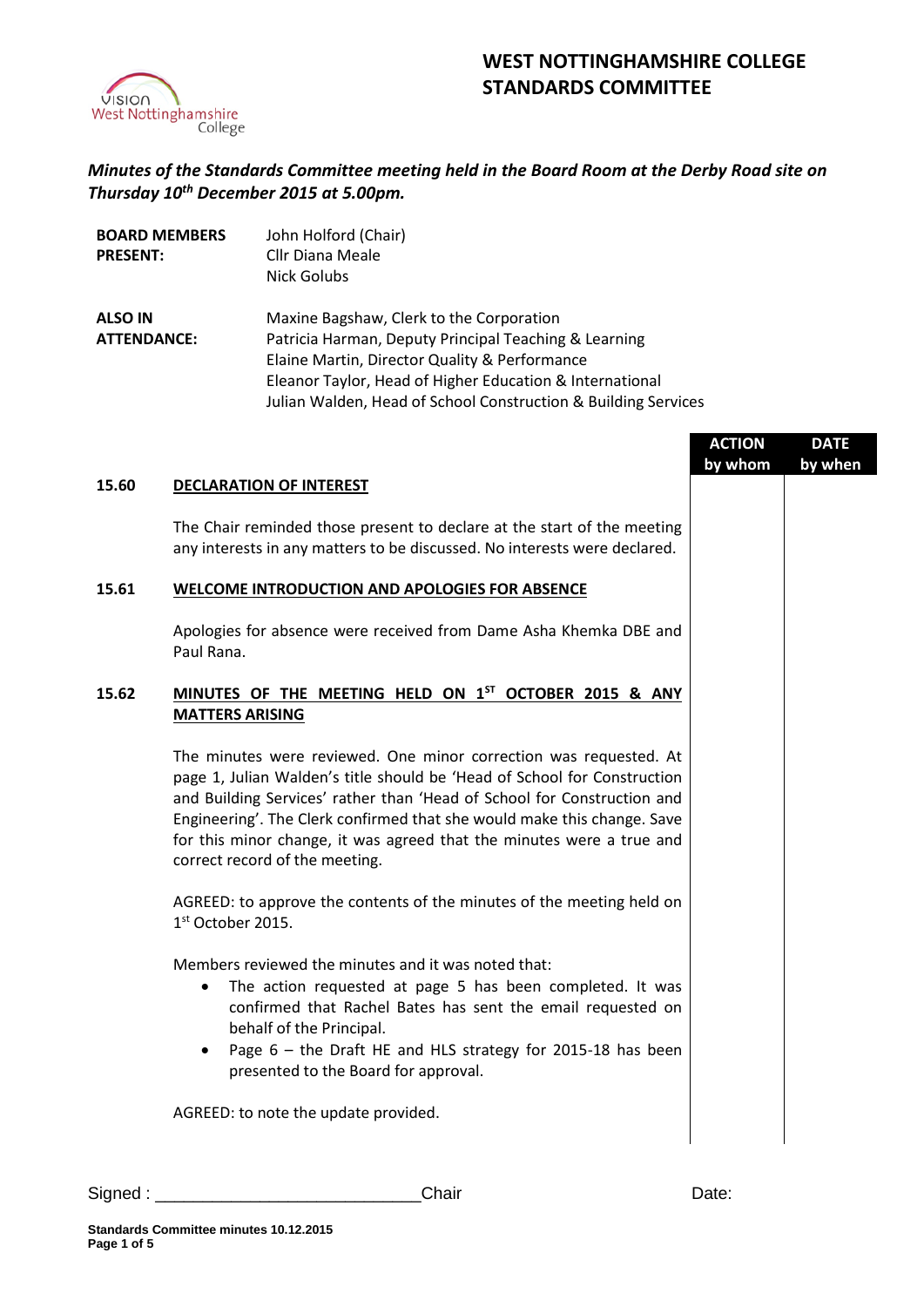## **15.63 ACTION PROGRESS REPORT**

Members reviewed the schedule at page 17 and noted that:

- Item 1 is not yet due
- $\bullet$  Item 2 completed
- $\bullet$  Item 3 completed
- $\bullet$  Item 4 on the agenda
- $\bullet$  Item 5 not yet due

AGREED: to note the update provided.

## **15.64 SELF ASSESSMENT REPORT (SAR) 2014/15 DRAFT**

The Director for Quality and Performance introduced this item and confirmed that the SAR for 2014/15 has been reviewed previously by an external consultant and by a group of Governors. She indicated that it was not her intention to review the document on a line by line basis but that there were a number of key matters that she wished to bring to Governors attention, these included:

- The SAR has been prepared in line with the new Common Inspection Framework 2015.
- Safeguarding is a key judgement.
- A new section has been included which refers to Personal Development, Behaviour and Welfare.
- Leadership and Management seems to be more prominent and important in terms of priorities under the new framework.
- Outcomes seem to be slightly less of a priority and destinations play as much of a role as the success rate data in determining performance.
- All curriculum areas have their own SARs which have contributed to the overall report.
- All partners have their own SARs which again contribute to the overall report.
- The SAR process includes various lines of review and validation.
- Page 8 onwards fully details the areas of strength and areas for development. Each of these are replicated in each section as appropriate.
- The Quality Improvement Plan has been prepared as is being used to bring about improvements and identify priorities. It was confirmed that a copy of the Quality Improvement Plan for 2015/16 would be presented to the February meeting of this Committee. The QIP has been prepared in a similar format to prior years and all staff are concentrating on the areas identified as requiring improvement.  $Dir O\&P$  | Feb 2016.

In discussing the SAR generally, the Committee agreed that they liked the format and felt that the content really 'stands out'. It was confirmed that the new section on Personal Development, Behaviour and Welfare has been a challenge for the team to compile as there is limited guidance published. It was confirmed that the external consultant employed by the College has provided advice on this.

Signed : \_\_\_\_\_\_\_\_\_\_\_\_\_\_\_\_\_\_\_\_\_\_\_\_\_\_\_\_Chair Date: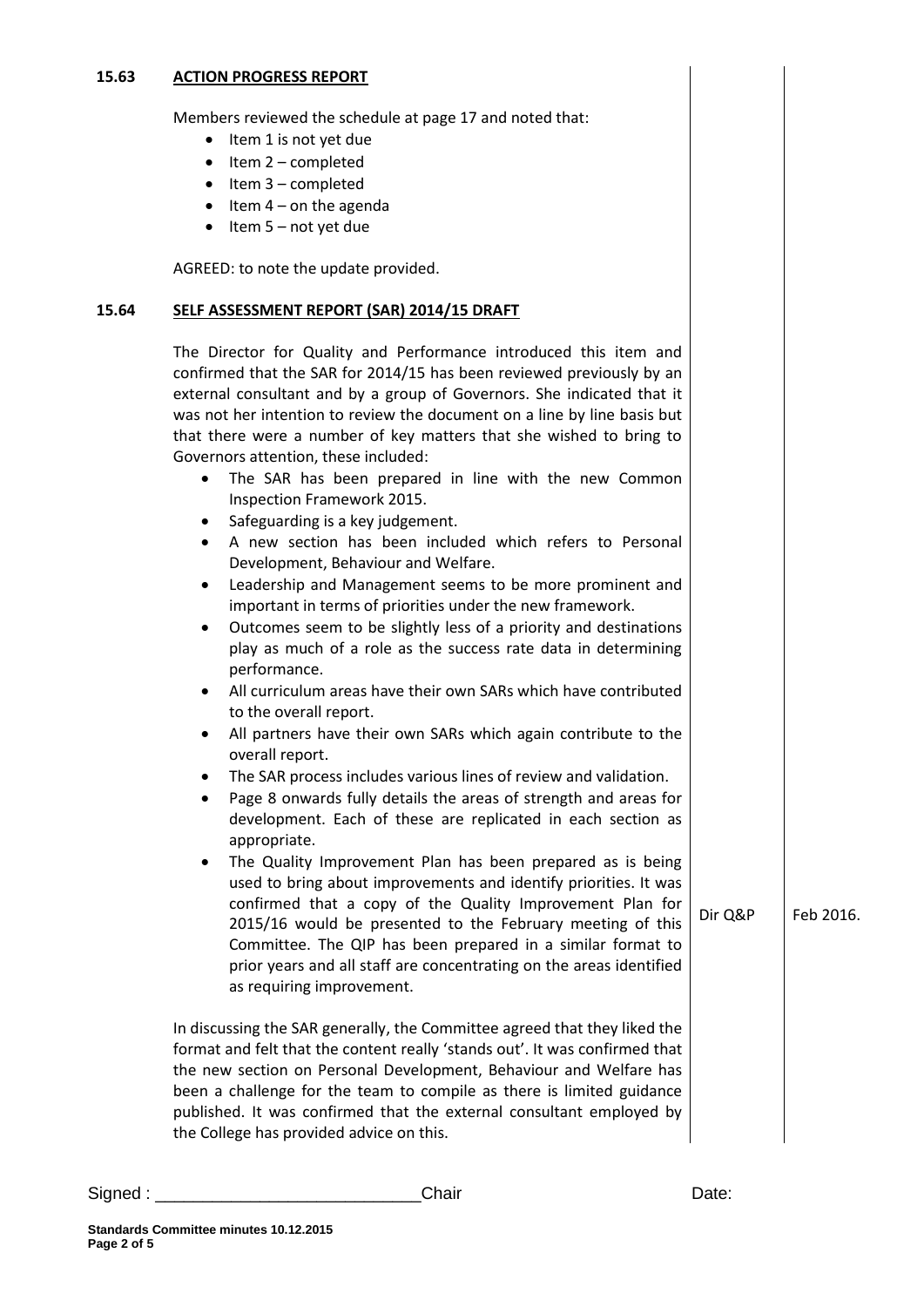| The Committee questioned whether the College has fully articulated and<br>detailed the areas for improvement. It was confirmed that the Quality<br>Improvement Plan sits underneath the SAR and that this has much<br>greater detail. It was explained that the improvement areas are all<br>significant in themselves and therefore it was not felt necessary, within<br>this particular document to expand on the areas for improvement<br>further. Assurance was given that each School of Learning has an<br>individual and bespoke Quality Improvement Plan in place and it is these<br>which the teams use as a focus.<br>It was explained that the Executive SAR presented today for discussion is<br>a combination of 65 separate SARs and 65 Quality Improvement Plans.<br>The Committee felt that there ought to be a specific reference on page<br>11 to the detail which is included within the QIP.<br>Subject to the minor addition requested, the Committee was happy to<br>recommend the document presented for approval by the Board at its<br>January 2016 meeting. | Dir Q&P                 | Dec 2015 |
|---------------------------------------------------------------------------------------------------------------------------------------------------------------------------------------------------------------------------------------------------------------------------------------------------------------------------------------------------------------------------------------------------------------------------------------------------------------------------------------------------------------------------------------------------------------------------------------------------------------------------------------------------------------------------------------------------------------------------------------------------------------------------------------------------------------------------------------------------------------------------------------------------------------------------------------------------------------------------------------------------------------------------------------------------------------------------------------|-------------------------|----------|
|                                                                                                                                                                                                                                                                                                                                                                                                                                                                                                                                                                                                                                                                                                                                                                                                                                                                                                                                                                                                                                                                                       |                         |          |
|                                                                                                                                                                                                                                                                                                                                                                                                                                                                                                                                                                                                                                                                                                                                                                                                                                                                                                                                                                                                                                                                                       |                         |          |
|                                                                                                                                                                                                                                                                                                                                                                                                                                                                                                                                                                                                                                                                                                                                                                                                                                                                                                                                                                                                                                                                                       | Dir Q&P                 | Jan 2016 |
| AGREED: to recommend that the Board approve the Self-Assessment<br>Report presented for 2014/15.                                                                                                                                                                                                                                                                                                                                                                                                                                                                                                                                                                                                                                                                                                                                                                                                                                                                                                                                                                                      |                         |          |
| <b>SELF EVALUATION DOCUMENT (SED) 2014/15</b>                                                                                                                                                                                                                                                                                                                                                                                                                                                                                                                                                                                                                                                                                                                                                                                                                                                                                                                                                                                                                                         |                         |          |
| The Head of HE and International introduced this item and explained<br>that the SED specifically relates to College HE provision. It is much<br>smaller than the College SAR and this reflects the volume of activity and<br>provision provided. She confirmed that it is based on the QAA framework<br>and that this is a separate process and quality framework to that used in<br>FE.                                                                                                                                                                                                                                                                                                                                                                                                                                                                                                                                                                                                                                                                                              |                         |          |
| The Committee was advised that for next year the HE team will follow<br>the SAR pattern of external validation and review.                                                                                                                                                                                                                                                                                                                                                                                                                                                                                                                                                                                                                                                                                                                                                                                                                                                                                                                                                            |                         |          |
| In terms of the report presented, it was confirmed that the HE SED draws<br>on a number of sources, these include:<br>Internal annual monitoring documents including programme<br>$\bullet$<br>reviews, annual course reports and HE school summaries<br>The internal HN Periodic Review<br>٠<br>External examiner reports<br>٠<br>Student voice mechanisms including the National Student Survey<br>٠<br>and internal QDP surveys<br>The QAA HE review which was undertaken in June 2015<br>$\bullet$                                                                                                                                                                                                                                                                                                                                                                                                                                                                                                                                                                                |                         |          |
| In terms of key strengths, these have been summarised and are in line<br>with matters emerging from the QAA review in June. These were<br>identified as:<br>The extensive range of support services for higher education<br>$\bullet$<br>students, enabling students to develop personal, academic and                                                                                                                                                                                                                                                                                                                                                                                                                                                                                                                                                                                                                                                                                                                                                                                |                         |          |
|                                                                                                                                                                                                                                                                                                                                                                                                                                                                                                                                                                                                                                                                                                                                                                                                                                                                                                                                                                                                                                                                                       | professional potential. |          |

Signed : \_\_\_\_\_\_\_\_\_\_\_\_\_\_\_\_\_\_\_\_\_\_\_\_\_\_\_\_Chair Date: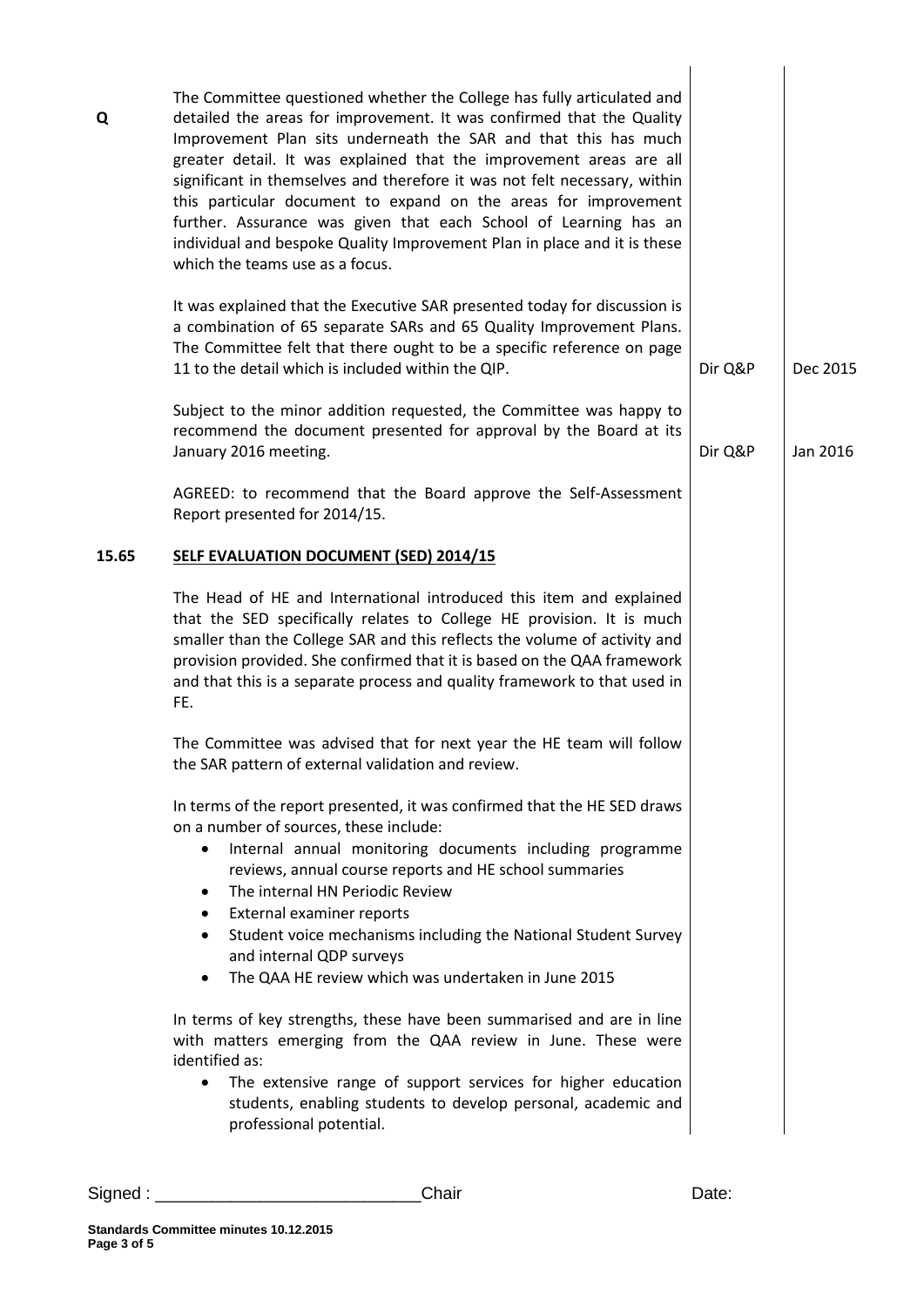- The dedicated resources to support a distinctive higher education learning environment
- The range of ways in which students and staff engage to enhance the educational experience.

In addition to this, the areas which the College has identified as strengths include:

- The College's strategic leadership of its HE provision
- Staff engagement with the ethos and practice of delivering high quality HE provision
- The College's commitment to partnership working
- Achievement rate on top up courses and part time courses
- High grades above 50% for all courses
- Quality of feedback on student work
- Industry links and work related learning
- The range of mechanisms used to capture student views
- Overall student satisfaction
- Teaching and assessment strategies
- Learning resources including access to IT
- The quality of information provided to applicants and students

In general discussion it was acknowledged that the most significant strength appears to be the practices applied to work based learning, this is certainly so far as reported student experience and student feedback is concerned.

Members' attention was drawn to section 4 of the report and the areas for improvement identified as part of the HE review and also those identified by College. It was acknowledged by all that the College needs to generally improve its ability to obtain employer feedback. The areas for improvement were noted. The Head of HE and International indicated that she would now include each of these at the end of each section of the SED, as has been done in the whole College SAR.

The Committee was advised that the QIP again sits behind this overarching document. The Quality Improvement Plans include both QAA recommendations and requirements and also the College's own identified areas for improvement.

- **Q** In reviewing the document, members questioned whether it was correct at page 5 that Pearson is an awarding organisation? It was explained that Pearson validate higher HNCs and HNDs at levels 4 and 5.
- **Q** The Committee questioned what a 'babble on' session is. It was explained that this is another mechanism for gaining student feedback and consists of open sessions where students get to talk about any and all areas that are of a concern or are important to them. In terms of student feedback generally, it was explained that there is a pyramid structure in place with student advocates utilised to gather wider student feedback, this includes both the positives and the negatives.